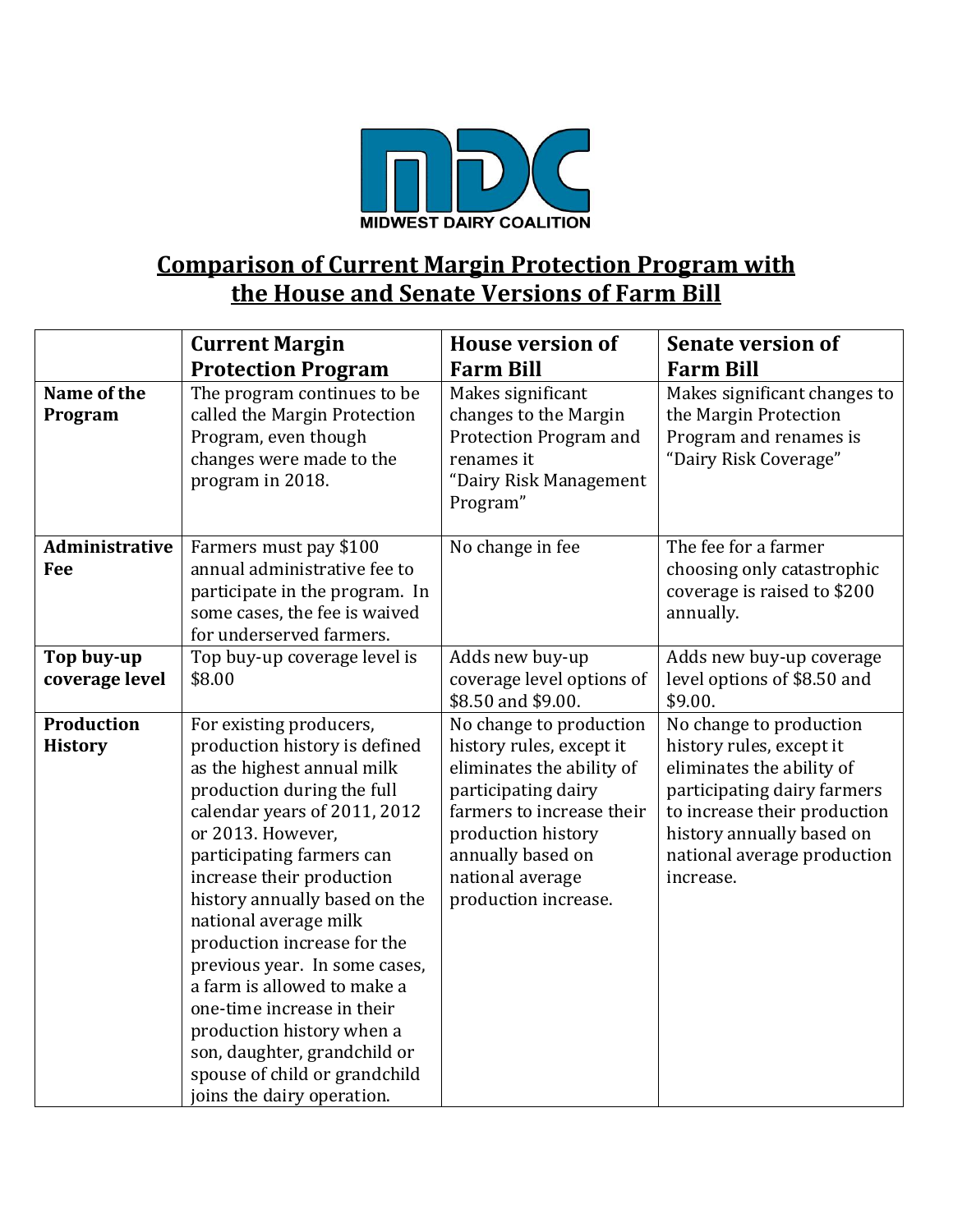|                                                                                                    | <b>Current Margin</b>                                                                                                                                                             | <b>House version of</b>                                                                                   | <b>Senate version of</b>                                                                                                                                                                                                                                                                                           |
|----------------------------------------------------------------------------------------------------|-----------------------------------------------------------------------------------------------------------------------------------------------------------------------------------|-----------------------------------------------------------------------------------------------------------|--------------------------------------------------------------------------------------------------------------------------------------------------------------------------------------------------------------------------------------------------------------------------------------------------------------------|
|                                                                                                    | <b>Protection Program</b>                                                                                                                                                         | <b>Farm Bill</b>                                                                                          | <b>Farm Bill</b>                                                                                                                                                                                                                                                                                                   |
| <b>Minimum</b><br>percentage of<br>production<br>history that<br>must be<br>enrolled in<br>program | Participating farmers can<br>enroll from 25 to 90 percent<br>of their production history in<br>the MPP.                                                                           | Participating farmers<br>can enroll from 5 to 90<br>percent of their<br>production history in the<br>MPP. | Participating farmers can<br>enroll from 5 to 90 percent<br>of their production history<br>in the MPP. However, the \$5<br>catastrophic coverage level<br>only applies to 40 percent of<br>production history.                                                                                                     |
| Catastrophic,<br>no-premium,<br>level of<br>coverage                                               | Catastrophic (no-premium)<br>coverage level is \$5 for Tier I<br>production, and \$4 for Tier 2<br>production.                                                                    | Reduces catastrophic<br>coverage level to \$4 for<br>Tier I and Tier 2<br>production                      | Includes catastrophic<br>coverage at \$5 level for Tier<br>I and 2 production, but<br>payout at that level only<br>applies to 40 percent of a<br>farmers production history                                                                                                                                        |
| <b>Production</b><br>threshold for<br><b>Tier I (lower)</b><br>premiums                            | Tier 1 (lower) premiums<br>apply to a farmer's first 5<br>million pounds of production<br>history enrolled in program.<br>(Prior to 2018, the threshold<br>was 4 million pounds.) | Maintains Tier I<br>production threshold at<br>5 million pounds.                                          | Maintains Tier I production<br>threshold at 5 million<br>pounds.                                                                                                                                                                                                                                                   |
| <b>Tier I</b><br>premium<br>levels                                                                 | Tier 1 premiums are reduced<br>relative to premiums in place<br>from 2014-2017.                                                                                                   | Tier 1 premiums are<br>reduced even further                                                               | Makes slight changes to Tier<br>1 premiums. However, it<br>gives an additional 50<br>percent premium discount<br>for a participating farmer<br>with up to 2 million pounds<br>of production history, and a<br>25 percent premium<br>discount for farmers with<br>up to 10 million pounds of<br>production history. |
| Tier 2<br>premium<br>levels                                                                        | Tier 2 premiums are<br>increased relative to<br>premiums in place from 2014-<br>2017.                                                                                             | Maintains current Tier 2<br>premium rates                                                                 | Increases Tier 2 premium<br>rates                                                                                                                                                                                                                                                                                  |
| <b>Frequency of</b><br>program<br>calculations<br>and payouts                                      | MPP payments are calculated<br>monthly (the old program in<br>place from 2014-17 made<br>payments based on a 2-month<br>average)                                                  | Maintains monthly<br>payment calculations                                                                 | Maintains monthly payment<br>calculations                                                                                                                                                                                                                                                                          |